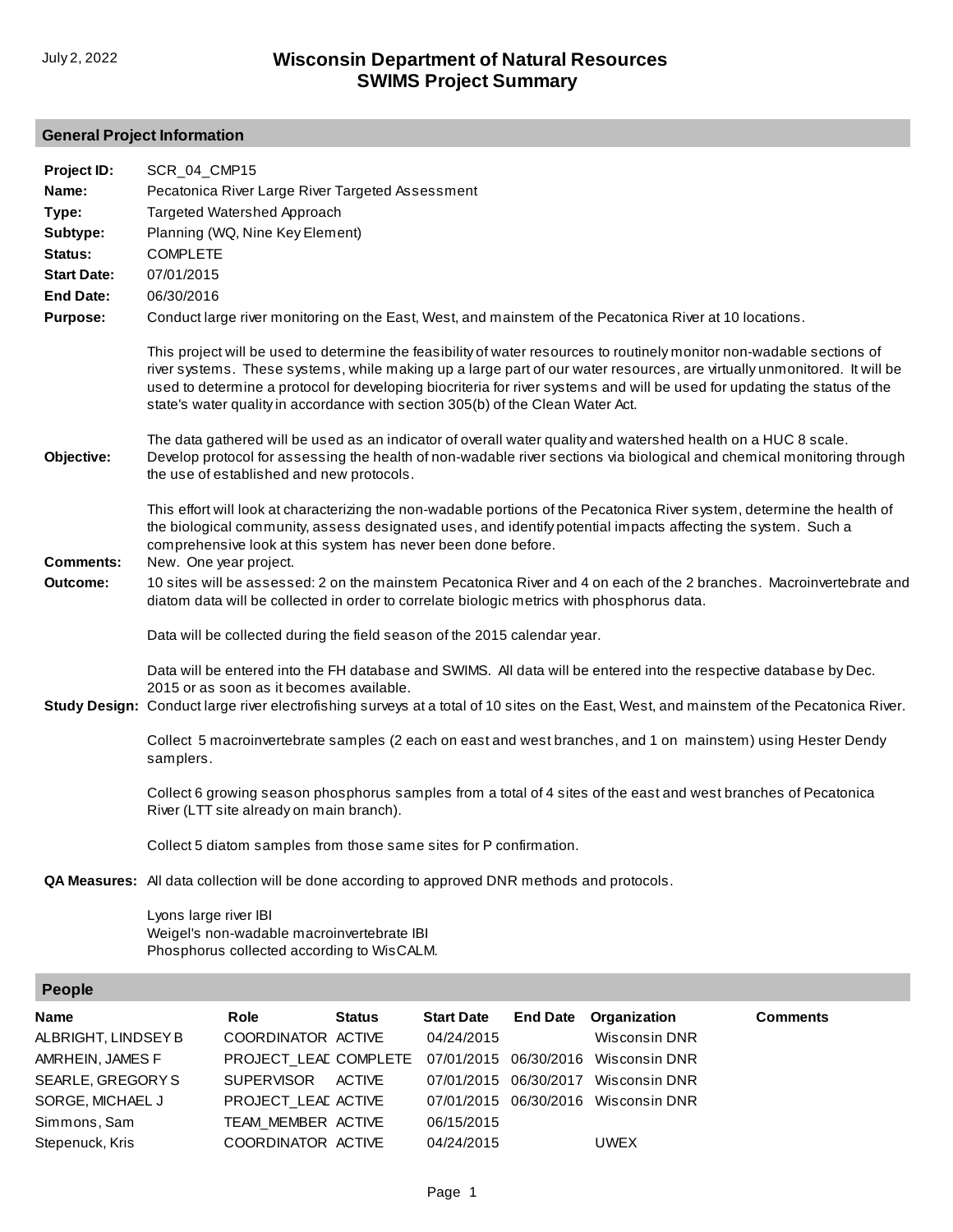| <b>Project Statuses</b>                                               |                                                                                                                                                                                                                                                                                                                                                                                                                                                                                                                                                                                                      |                           |                                              |
|-----------------------------------------------------------------------|------------------------------------------------------------------------------------------------------------------------------------------------------------------------------------------------------------------------------------------------------------------------------------------------------------------------------------------------------------------------------------------------------------------------------------------------------------------------------------------------------------------------------------------------------------------------------------------------------|---------------------------|----------------------------------------------|
| <b>Date</b><br>01/28/2015                                             | <b>Reported By</b><br><b>JAMES AMRHEIN</b>                                                                                                                                                                                                                                                                                                                                                                                                                                                                                                                                                           | <b>Status</b><br>Proposed | <b>Comments</b>                              |
| 01/04/2017                                                            | <b>JAMES AMRHEIN</b>                                                                                                                                                                                                                                                                                                                                                                                                                                                                                                                                                                                 | Complete                  | Final Report completed and uploaded to SWIMS |
| <b>Project Status Detail</b>                                          |                                                                                                                                                                                                                                                                                                                                                                                                                                                                                                                                                                                                      |                           |                                              |
| <b>Answer Set: DEFAULT</b>                                            |                                                                                                                                                                                                                                                                                                                                                                                                                                                                                                                                                                                                      |                           |                                              |
| Question<br>them).<br>year?<br>(use during review period)<br>funding? | 1. Number of Sample Sites (Enter the station IDs if you know<br>2. Number of Sample Events (Indicate how many trips into the<br>field you anticipate for this project).<br>3. Proposed Dates for Sample Collection<br>4. List applicable databases and who will enter data?<br>5. Did you receive competitive projects funding in the previous<br>6. If yes to question 5, did you complete the projects including<br>data entry and reports as necessary? If not, why not?<br>7. Reviewer Notes: Identify questions or issues with project<br>8. Reviewer Decision: Is this project recommended for |                           | Answer                                       |
| <b>Actions</b>                                                        |                                                                                                                                                                                                                                                                                                                                                                                                                                                                                                                                                                                                      |                           |                                              |

| лучунэ |  |
|--------|--|
|        |  |
| Action |  |

| <b>Action</b>                                              | <b>Detailed Description</b>         | <b>Start</b> | <b>End Date</b> | <b>Status</b>   |
|------------------------------------------------------------|-------------------------------------|--------------|-----------------|-----------------|
| Monitor Fish Community                                     |                                     | 07/01/2015   | 06/30/2016      | <b>PROPOSED</b> |
| Monitor Baseline Survey                                    |                                     | 07/01/2015   | 06/30/2016      | <b>PROPOSED</b> |
| <b>Comprehensive Planning Studies</b>                      |                                     | 07/01/2015   | 06/30/2016      | <b>PROPOSED</b> |
| <b>Water Quality Planning</b>                              | Pecatonica River Large River Survey | 07/01/2015   | 06/30/2016      | <b>PROPOSED</b> |
| <b>Monitor Watershed</b><br>(Status, Sources, Impairments) |                                     | 07/01/2015   | 06/30/2016      | <b>PROPOSED</b> |

#### **Monitoring Stations**

| <b>Station ID</b> | <b>Name</b>                                                                    | <b>Comments</b> |
|-------------------|--------------------------------------------------------------------------------|-----------------|
| 10030499          | East Branch Pecatonica River at Cisserville Road                               |                 |
| 333249            | Pecatonica R East Branch - Foot Bridge Off Water St (Cth)<br>H) Blanchardville |                 |
| 333029            | Pecatonica River - Sth 176 S. Wayne                                            |                 |
| 10012618          | Pecatonica River -- Argyle Boat Landing (Hwy 81)                               |                 |
| 10020031          | Pecatonica River -- Blackhawk Memorial Park Access                             |                 |
| 10037866          | Pecatonica River -- Darlington -- Piggly Wiggly Boat<br>Launch                 |                 |
| 10017756          | Pecatonica River -- Highway 78 Landing                                         |                 |
| 10018370          | Pecatonica River -- Pecatonica Bridge at STH 11                                |                 |
| 10020028          | Pecatonica River -- Sargent Rd Access                                          |                 |
| 10017965          | Pecatonica River -- Woodford Canoe Launch (County M)                           |                 |
| 233002            | Pecatonica River at Martintown WI                                              |                 |
| 10030500          | Pecatonica River at Walnut Road                                                |                 |

# **Assessment Units**

|--|--|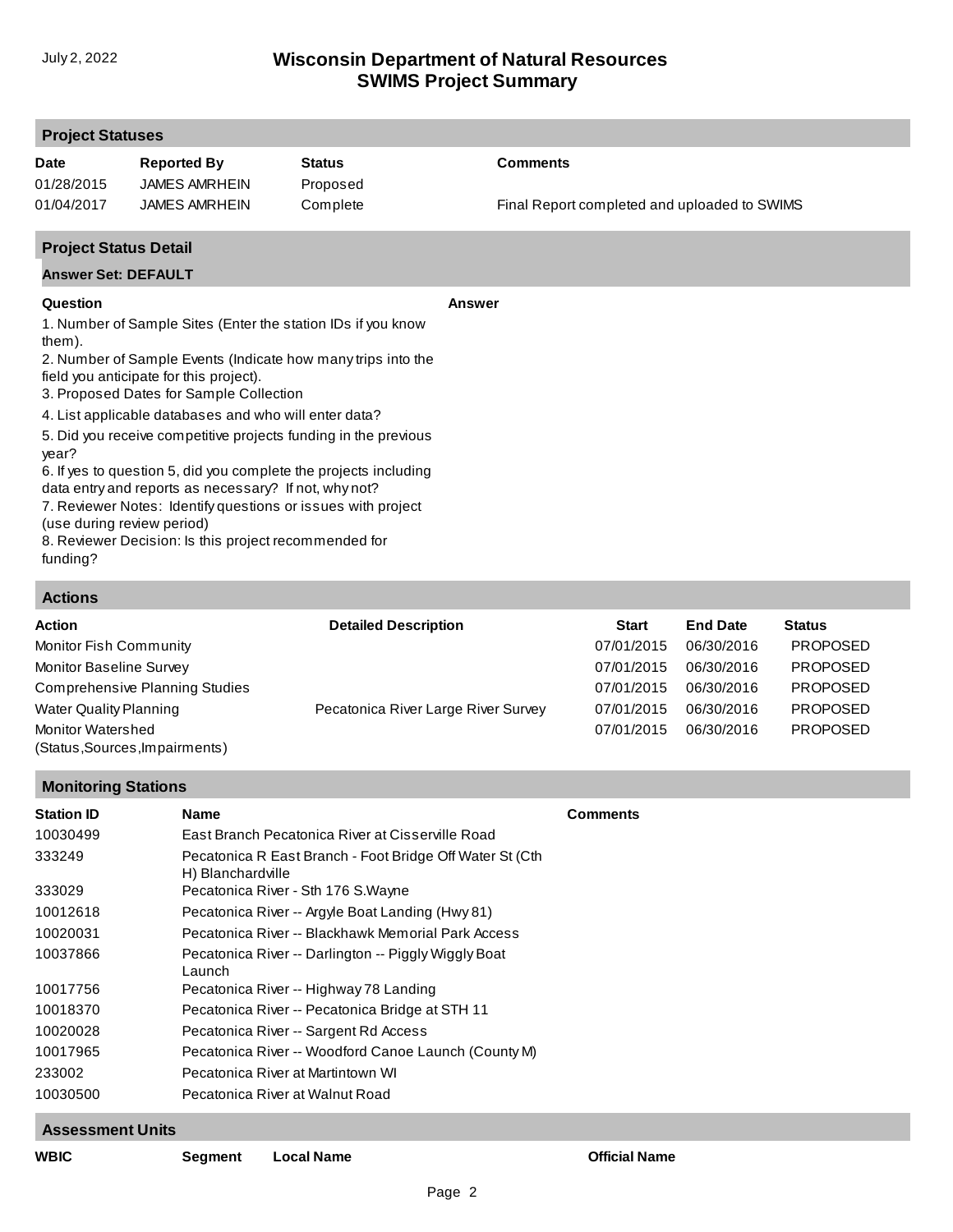| WBIC                     | <b>Segment</b>     | <b>Local Name</b>           |                   | <b>Official Name</b>                                                          |                 |
|--------------------------|--------------------|-----------------------------|-------------------|-------------------------------------------------------------------------------|-----------------|
| 889100                   |                    | Pecatonica River            |                   | Pecatonica River                                                              |                 |
| 897800                   | 1                  | E. Br. Pecatonica River     |                   | East Branch Pecatonica River                                                  |                 |
| 897800                   | 2                  | E. Br. Pecatonica River     |                   | East Branch Pecatonica River                                                  |                 |
| 897800                   | 5                  | E. Br. Pecatonica River     |                   | East Branch Pecatonica River                                                  |                 |
| <b>Lab Account Codes</b> |                    |                             |                   |                                                                               |                 |
| <b>Account Code</b>      | <b>Description</b> |                             |                   | <b>Start Date</b>                                                             | <b>End Date</b> |
| WQ015                    |                    | <b>LOCAL NEEDS PROJECTS</b> |                   | 04/22/2015                                                                    | 06/30/2016      |
| <b>Forms</b>             |                    |                             |                   |                                                                               |                 |
| <b>Form Code</b>         | <b>Form Name</b>   |                             |                   |                                                                               |                 |
| <b>Methods</b>           |                    |                             |                   |                                                                               |                 |
| <b>Method Code</b>       |                    | <b>Description</b>          |                   |                                                                               |                 |
| <b>Fieldwork Events</b>  |                    |                             |                   |                                                                               |                 |
| <b>Start Date</b>        | <b>Status</b>      | <b>Field ID</b>             | <b>Station ID</b> | <b>Station Name</b>                                                           |                 |
| 05/17/2015 09:40         | <b>COMPLETE</b>    | PRWR-2015-5                 | 10030500          | Pecatonica River at Walnut Road                                               |                 |
| 05/25/2015 13:45         | <b>COMPLETE</b>    | PRWS-2015-5                 | 333249            | Pecatonica R East Branch - Foot Bridge Off Water St (Cth<br>H) Blanchardville |                 |
| 05/30/2015 18:00         | <b>COMPLETE</b>    | PRCR-2015-5                 | 10030499          | East Branch Pecatonica River at Cisserville Road                              |                 |
| 05/30/2015 18:30         | <b>COMPLETE</b>    | PR176-2015-5                | 333029            | Pecatonica River - Sth 176 S. Wayne                                           |                 |
| 06/14/2015 09:50         | <b>COMPLETE</b>    | PRWR-2015-6                 | 10030500          | Pecatonica River at Walnut Road                                               |                 |
| 06/21/2015 18:00         | <b>COMPLETE</b>    | PR176-2015-6                | 333029            | Pecatonica River - Sth 176 S. Wayne                                           |                 |
| 06/21/2015 18:00         | <b>COMPLETE</b>    | PRCR-2015-6                 | 10030499          | East Branch Pecatonica River at Cisserville Road                              |                 |
| 06/23/2015 11:59         | <b>COMPLETE</b>    | PRWS-2015-6                 | 333249            | Pecatonica R East Branch - Foot Bridge Off Water St (Cth<br>H) Blanchardville |                 |
| 07/12/2015 11:35         | <b>COMPLETE</b>    | PRWR-2015-7                 | 10030500          | Pecatonica River at Walnut Road                                               |                 |
| 07/20/2015 10:30         | <b>COMPLETE</b>    | PRWS-2015-7                 | 333249            | Pecatonica R East Branch - Foot Bridge Off Water St (Cth<br>H) Blanchardville |                 |
| 07/23/2015               | <b>COMPLETE</b>    |                             | 10030499          | East Branch Pecatonica River at Cisserville Road                              |                 |
| 07/23/2015               | <b>COMPLETE</b>    |                             | 10030500          | Pecatonica River at Walnut Road                                               |                 |
| 07/23/2015               | <b>COMPLETE</b>    |                             | 333249            | Pecatonica R East Branch - Foot Bridge Off Water St (Cth<br>H) Blanchardville |                 |
| 07/23/2015               | <b>COMPLETE</b>    | 20151013-13-05              | 10020028          | Pecatonica River -- Sargent Rd Access                                         |                 |
| 07/31/2015 15:15         | <b>COMPLETE</b>    | PR176-2015-7                | 333029            | Pecatonica River - Sth 176 S. Wayne                                           |                 |
| 07/31/2015 15:30         | <b>COMPLETE</b>    | PRCR-2015-7                 | 10030499          | East Branch Pecatonica River at Cisserville Road                              |                 |
| 08/10/2015               | <b>COMPLETE</b>    | <b>PRWR-W15-8</b>           | 10030500          | Pecatonica River at Walnut Road                                               |                 |
| 08/16/2015 16:00         | <b>COMPLETE</b>    | PR176-2015-8                | 333029            | Pecatonica River - Sth 176 S. Wayne                                           |                 |
| 08/16/2015 16:30         | <b>COMPLETE</b>    | PRCR-2015-8                 | 10030499          | East Branch Pecatonica River at Cisserville Road                              |                 |
| 08/18/2015 11:20         | <b>COMPLETE</b>    | <b>PRWS-W15-8</b>           | 333249            | Pecatonica R East Branch - Foot Bridge Off Water St (Cth<br>H) Blanchardville |                 |
| 09/07/2015 09:35         | <b>COMPLETE</b>    | PRWR-2015-9                 | 10030500          | Pecatonica River at Walnut Road                                               |                 |
| 09/13/2015 15:45         | <b>COMPLETE</b>    | PRCR-2015-9                 | 10030499          | East Branch Pecatonica River at Cisserville Road                              |                 |
| 09/13/2015 16:00         | <b>COMPLETE</b>    | PR176-2015-9                | 333029            | Pecatonica River - Sth 176 S. Wayne                                           |                 |
| 09/19/2015 11:35         | <b>COMPLETE</b>    | PRWS-2015-9                 | 333249            | Pecatonica R East Branch - Foot Bridge Off Water St (Cth<br>H) Blanchardville |                 |
| 10/11/2015 10:20         | <b>COMPLETE</b>    | PRWR-2015-10                | 10030500          | Pecatonica River at Walnut Road                                               |                 |
| 10/17/2015 15:15         | <b>COMPLETE</b>    | PRWS-2015-10                | 333249            | Pecatonica R East Branch - Foot Bridge Off Water St (Cth                      |                 |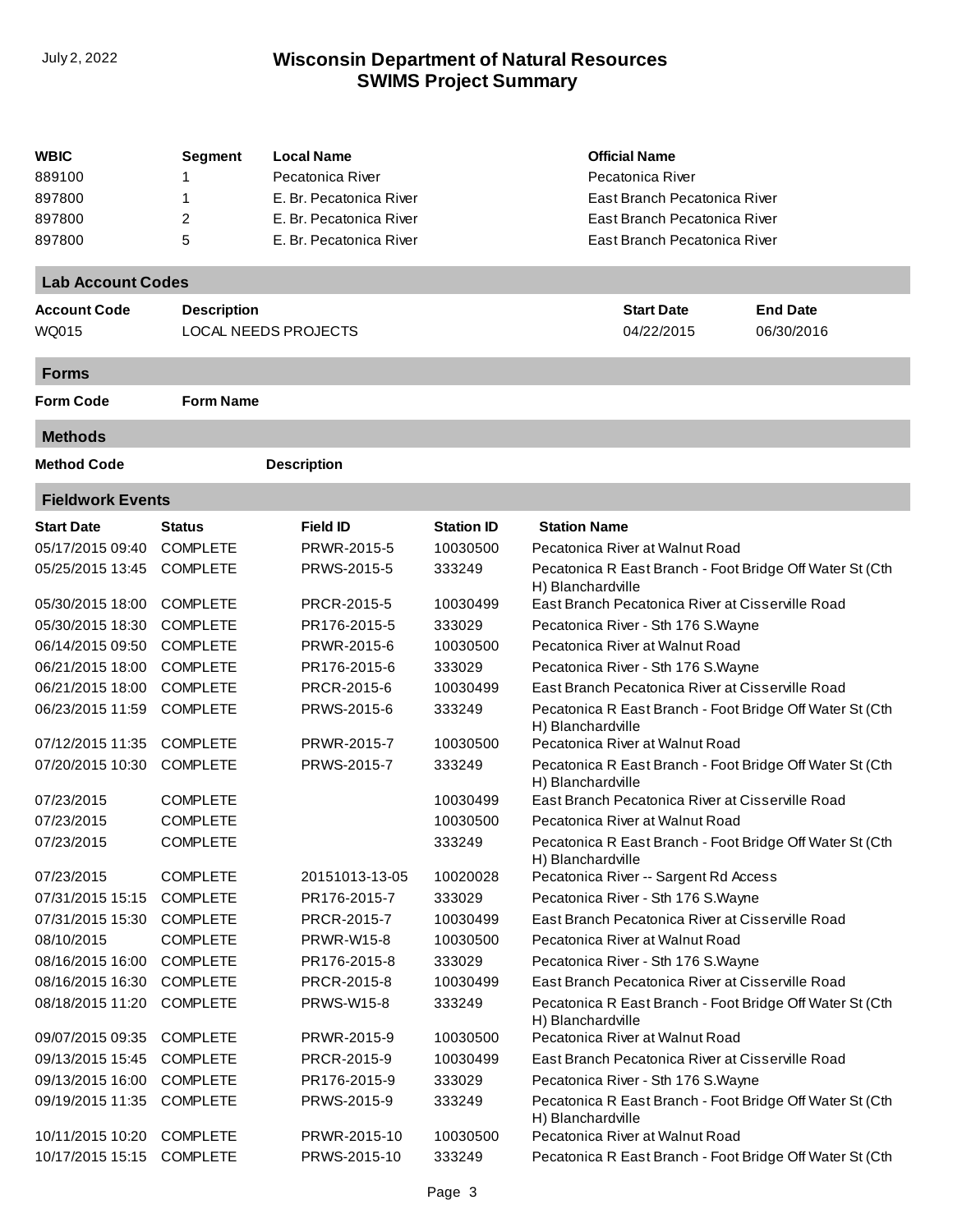| <b>Start Date</b>         | Status   | Field ID      | <b>Station ID</b> | <b>Station Name</b>                              |
|---------------------------|----------|---------------|-------------------|--------------------------------------------------|
|                           |          |               |                   | H) Blanchardville                                |
| 10/24/2015 14:00 COMPLETE |          | PR176-2015-10 | 333029            | Pecatonica River - Sth 176 S. Wayne              |
| 10/24/2015 14:00          | COMPLETE | PRCR-2015-10  | 10030499          | East Branch Pecatonica River at Cisserville Road |

# **Documents**

| <b>Title</b>                                                                                                                     | <b>Description</b>                                                                                                                                                                                                                                                                                                                                                                                                                                                                                                                                                                                                                                                           | <b>Author</b>        | <b>Published</b> | <b>Comments</b> |
|----------------------------------------------------------------------------------------------------------------------------------|------------------------------------------------------------------------------------------------------------------------------------------------------------------------------------------------------------------------------------------------------------------------------------------------------------------------------------------------------------------------------------------------------------------------------------------------------------------------------------------------------------------------------------------------------------------------------------------------------------------------------------------------------------------------------|----------------------|------------------|-----------------|
| 2015 Total Phosphorus<br>Monitoring Report - East<br>Branch Pecatonica River at<br>Cisserville Road                              | As part of this project, Water Action<br>Volunteers stream monitors collected Ilana Haimes<br>water samples at monitoring locations<br>along the east, west, and mainstem of<br>the Pecatonica River. These systems,<br>while making up a large part of our<br>water resources, are virtually<br>unmonitored. It will be used to<br>determine a protocol for developing<br>biocriteria for river systems and will be<br>used for updating the status of the<br>state's water quality in accordance<br>with section 305(b) of the Clean Water<br>Act. The data gathered will be used as<br>an indicator of overall water quality<br>and watershed health on a HUC 8<br>scale. | Lindsey Albright and | 12/23/2015       |                 |
| 2015 Total Phosphorus<br>Monitoring Report -<br>Pecatonica R East Branch -<br>Foot Bridge Off Water St (Cth<br>H) Blanchardville | As part of this project, Water Action<br>Volunteers stream monitors collected Ilana Haimes<br>water samples at monitoring locations<br>along the east, west, and mainstem of<br>the Pecatonica River. These systems,<br>while making up a large part of our<br>water resources, are virtually<br>unmonitored. It will be used to<br>determine a protocol for developing<br>biocriteria for river systems and will be<br>used for updating the status of the<br>state's water quality in accordance<br>with section 305(b) of the Clean Water<br>Act. The data gathered will be used as<br>an indicator of overall water quality<br>and watershed health on a HUC 8<br>scale. | Lindsey Albright and | 12/21/2015       |                 |
| 2015 Total Phosphorus<br>Monitoring Report -<br>Pecatonica River - Sth 176<br>S.Wayne                                            | As part of this project, Water Action<br>Volunteers stream monitors collected Ilana Haimes<br>water samples at monitoring locations<br>along the east, west, and mainstem of<br>the Pecatonica River. These systems.<br>while making up a large part of our<br>water resources, are virtually<br>unmonitored. It will be used to<br>determine a protocol for developing<br>biocriteria for river systems and will be<br>used for updating the status of the<br>state's water quality in accordance<br>with section 305(b) of the Clean Water<br>Act. The data gathered will be used as<br>an indicator of overall water quality<br>and watershed health on a HUC 8           | Lindsey Albright and | 12/23/2015       |                 |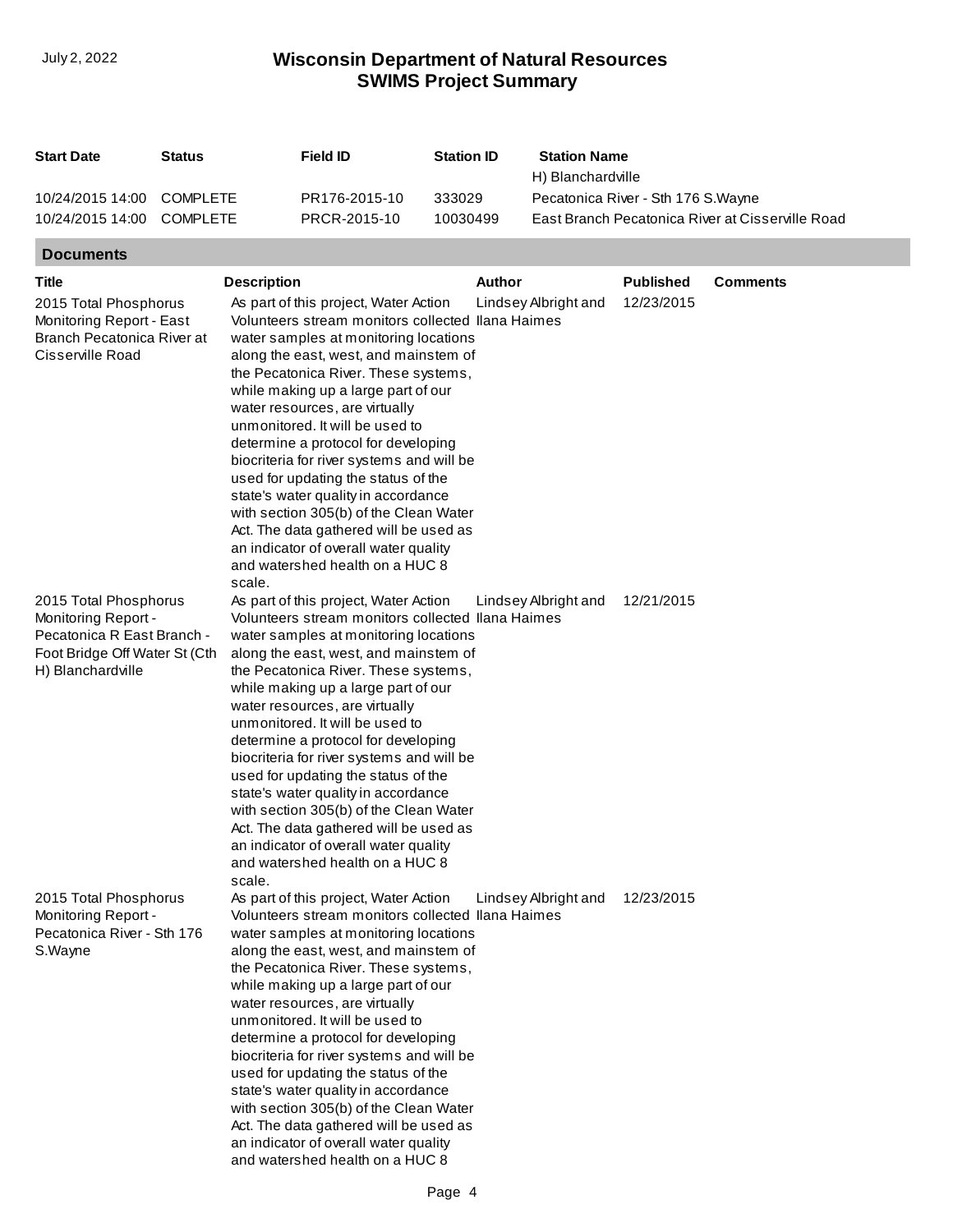| <b>Title</b>                                                                              | <b>Description</b>                                                                                                                                                                                                                                                                                                                                                                                                                                                                                                                                                                                                                                                           | <b>Author</b>        | <b>Published</b> | <b>Comments</b> |
|-------------------------------------------------------------------------------------------|------------------------------------------------------------------------------------------------------------------------------------------------------------------------------------------------------------------------------------------------------------------------------------------------------------------------------------------------------------------------------------------------------------------------------------------------------------------------------------------------------------------------------------------------------------------------------------------------------------------------------------------------------------------------------|----------------------|------------------|-----------------|
|                                                                                           | scale.                                                                                                                                                                                                                                                                                                                                                                                                                                                                                                                                                                                                                                                                       |                      |                  |                 |
| 2015 Total Phosphorus<br>Monitoring Report -<br>Pecatonica River at Walnut<br>Road        | As part of this project, Water Action<br>Volunteers stream monitors collected Ilana Haimes<br>water samples at monitoring locations<br>along the east, west, and mainstem of<br>the Pecatonica River. These systems,<br>while making up a large part of our<br>water resources, are virtually<br>unmonitored. It will be used to<br>determine a protocol for developing<br>biocriteria for river systems and will be<br>used for updating the status of the<br>state's water quality in accordance<br>with section 305(b) of the Clean Water<br>Act. The data gathered will be used as<br>an indicator of overall water quality<br>and watershed health on a HUC 8<br>scale. | Lindsey Albright and | 12/23/2015       |                 |
| Pecatonica River Targeted<br>Water Quality Assessment,<br>Lafayette and Green<br>Counties | A 2015 Assessment of the Pecatonica James Amrhein,<br>and East Branch Pecatonica Rivers                                                                                                                                                                                                                                                                                                                                                                                                                                                                                                                                                                                      | Wisconsin DNR        | 03/01/2018       |                 |
| SCR 04 CMP15 status<br>10142016                                                           | SCR_04_CMP15 status 10142016                                                                                                                                                                                                                                                                                                                                                                                                                                                                                                                                                                                                                                                 | <b>SWIMS Reports</b> | 10/14/2016       |                 |

## **Budget**

| <b>Description</b><br>FTE Hours<br><b>LTE Salary</b><br>LTE Fringe<br><b>LTE</b> Indirect<br><b>LTE Total Cost</b><br>Supplies | Quantity<br>272<br>15 | <b>Units</b><br>Hours<br>Hours | <b>Unit Cost</b><br>\$0.00<br>\$13.00 | \$0.00<br>\$0.00<br>\$0.00<br>\$0.00 | <b>Total Cost Comments</b><br>\$0.00 (10 trips x 3 FTE x 8 hrs/day)<br>$+$ (2 trips $x2$ FTE $x8$ hrs/day) |                                                                                                                                                                                  |
|--------------------------------------------------------------------------------------------------------------------------------|-----------------------|--------------------------------|---------------------------------------|--------------------------------------|------------------------------------------------------------------------------------------------------------|----------------------------------------------------------------------------------------------------------------------------------------------------------------------------------|
|                                                                                                                                |                       |                                |                                       |                                      |                                                                                                            |                                                                                                                                                                                  |
|                                                                                                                                |                       |                                |                                       |                                      |                                                                                                            |                                                                                                                                                                                  |
|                                                                                                                                |                       |                                |                                       |                                      |                                                                                                            |                                                                                                                                                                                  |
|                                                                                                                                |                       |                                |                                       |                                      |                                                                                                            |                                                                                                                                                                                  |
|                                                                                                                                |                       |                                |                                       |                                      |                                                                                                            |                                                                                                                                                                                  |
|                                                                                                                                |                       |                                |                                       |                                      |                                                                                                            |                                                                                                                                                                                  |
|                                                                                                                                |                       |                                | \$34.00                               |                                      | \$510.00 Hester Dendy Samplers                                                                             |                                                                                                                                                                                  |
| Equipment                                                                                                                      |                       |                                |                                       | \$0.00                               |                                                                                                            |                                                                                                                                                                                  |
| Mileage                                                                                                                        | 1440                  | Miles                          | \$0.72                                |                                      |                                                                                                            |                                                                                                                                                                                  |
| Meals                                                                                                                          | 36                    | Meals                          | \$4.00                                |                                      |                                                                                                            |                                                                                                                                                                                  |
| Lodging                                                                                                                        |                       |                                |                                       |                                      |                                                                                                            |                                                                                                                                                                                  |
| <b>Travel Total</b>                                                                                                            |                       |                                |                                       |                                      |                                                                                                            |                                                                                                                                                                                  |
| <b>Bug Contracts</b>                                                                                                           | 5                     |                                | \$555.00                              |                                      |                                                                                                            |                                                                                                                                                                                  |
| <b>Other Contracts</b>                                                                                                         | 5                     |                                | \$200.00                              |                                      |                                                                                                            |                                                                                                                                                                                  |
| <b>USGS Costs</b>                                                                                                              |                       |                                |                                       |                                      |                                                                                                            |                                                                                                                                                                                  |
| Total Cost (excludes SLOH)                                                                                                     |                       |                                |                                       |                                      |                                                                                                            |                                                                                                                                                                                  |
| <b>Description</b>                                                                                                             |                       | <b>Test Group</b>              |                                       |                                      | <b>Unit Cost</b>                                                                                           | <b>Total Cost</b>                                                                                                                                                                |
|                                                                                                                                |                       |                                |                                       |                                      | # Planned                                                                                                  | \$1,036.80 12 trips x 120 miles/trip<br>\$144.00<br>\$0.00<br>\$1,180.80<br>\$2,775.00 Non-wadable macroinvert<br>analysis<br>\$1,000.00 Diatom analysis<br>\$0.00<br>\$5,465.80 |